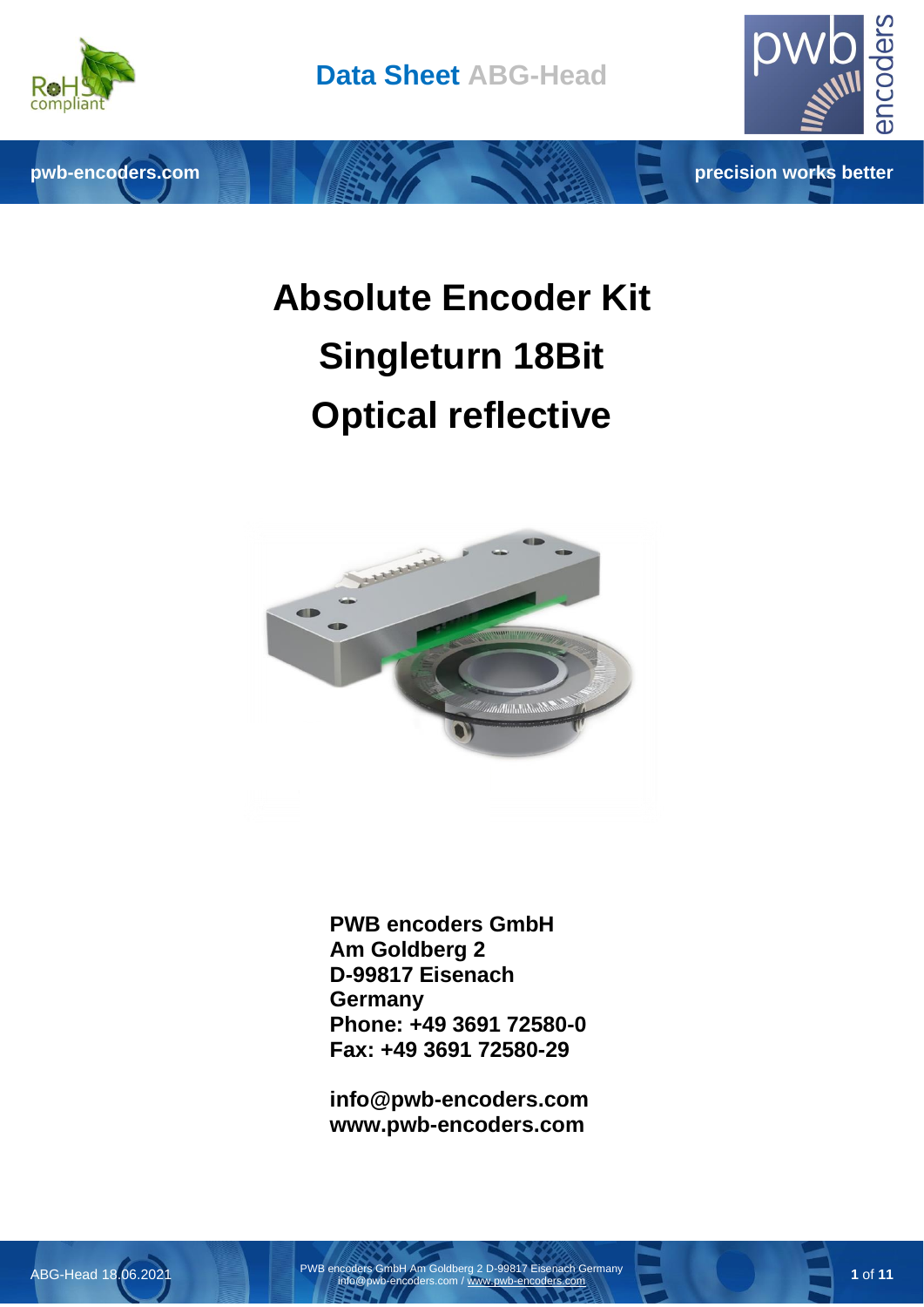

#### **Description**

The ABG-Head Kit is an optical absolute encoder system. It's a reflective kit encoder that can be fixed quickly and easily on different hollow shaft applications and on different mounting situations. The encoder is developed for absolute positioning and rotational speed control. There are 3 different sizes of code discs available.



#### **Features**

- Absolute encoder (singleturn)
- Absolute interface: BiSS/SSI/SPI
- Absolute resolution 18 Bit
- Power supply: 5 VDC
- Small size: 40.0 mm x 17.0 mm x 5.5mm
- **Bearing free**
- Operating temperature: -25°C to +85°C
- Compliant EU-directive 2011/65/EU (RoHS)

# **Applications**

- Motor feedback, Positioning
- Hollow-shaft, Multi-axis measurements systems

# **Dimensions Direction of rotation**



View from motor side

ABG-Head 18.06.2021 PWB encoders GmbH Am Goldberg 2 D-99817 Eisenach Germany info@pwb-encoders.com [/ www.pwb-encoders.com](http://www.pwb-encoders.com/) **2** of **11**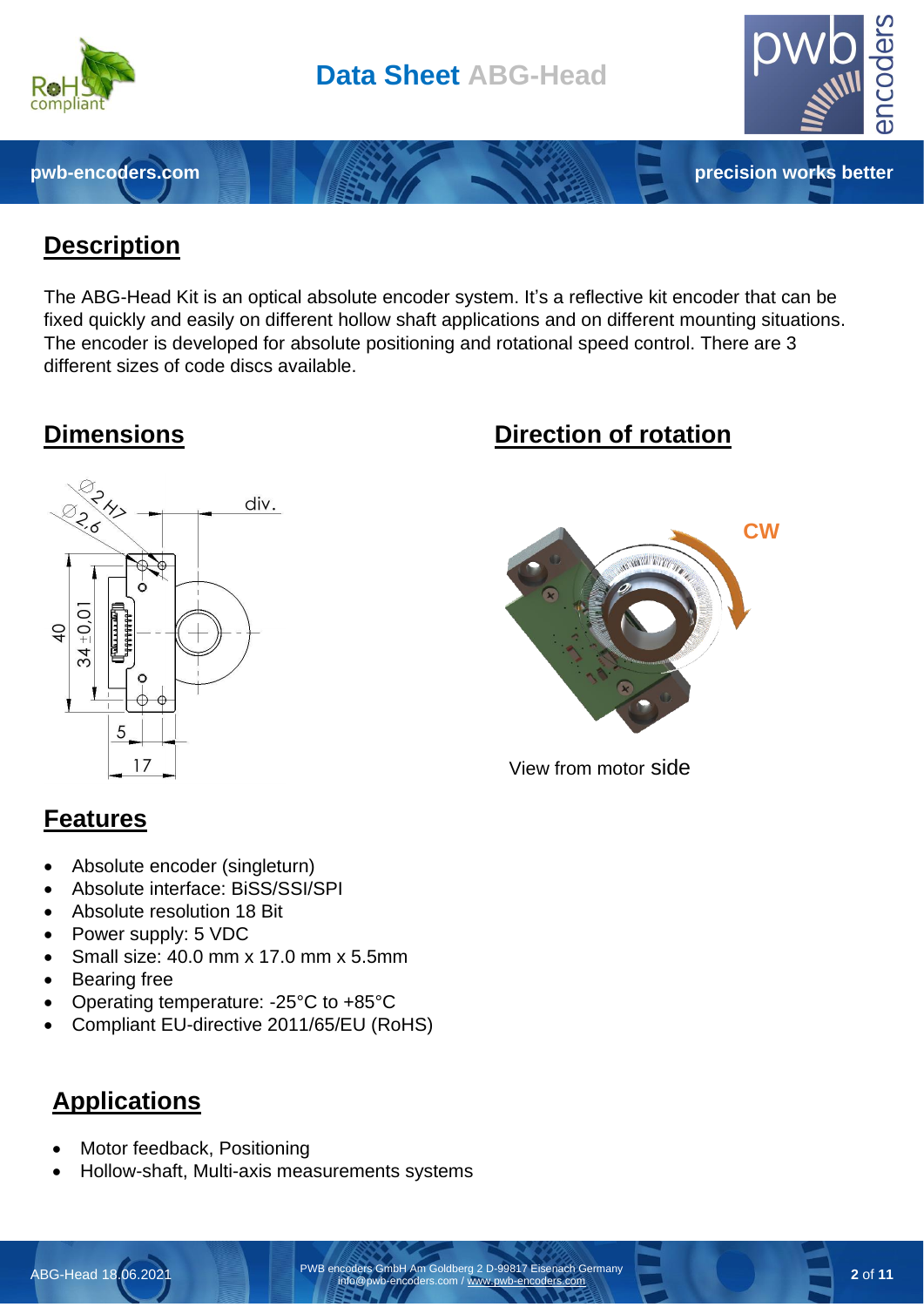

**pwb-encoders.com precision works better** 



#### **Recommended operating conditions**

| <b>Parameter</b>                    | <b>Symbol</b>           | Min.   | <b>Typ</b> | Max.       | Unit                  | <b>Notes</b>      |
|-------------------------------------|-------------------------|--------|------------|------------|-----------------------|-------------------|
| Supply voltage                      | U <sub>B</sub>          | 4.75   | 5.0        | 5.25       | $V_{DC}$              |                   |
| Supply current                      | <b>IUB</b>              | 30     | 50         | 80         | mA                    | no Load           |
| Startup time                        | $t_{\text{T}}$          |        | 20         |            | ms                    |                   |
| Rotation speed                      | <b>RPM</b>              |        |            | 10,000     | U/min                 | 7,000@Ø138mm      |
| SSI / BiSS / SPI                    |                         |        |            |            |                       |                   |
| Clock frequency                     | f                       | 80     |            | 10,000     | kHz                   |                   |
| Scan ratio of T                     |                         | 40     | 50         | 60         | $\frac{0}{0}$         |                   |
| Time lag                            | tv                      |        | 150        |            | ns                    |                   |
| Monoflop time                       | t <sub>m</sub>          |        | 2x1/f      |            | $\mu s$               |                   |
| <b>BiSS</b>                         |                         |        |            |            |                       |                   |
| <b>CRC Polynomial</b>               |                         |        | 0x43       |            | hex                   | $x^6 + x^1 + x^0$ |
| <b>CRC Start Value</b>              |                         |        | 0x0000     |            | hex                   |                   |
| <b>CRC Bits</b>                     |                         |        | 6          |            |                       |                   |
| <b>CDM</b>                          |                         |        |            |            |                       | inverted          |
| Err / Warn                          |                         |        |            |            |                       |                   |
| High level output voltage           | $V_{oH}$                | 2.5    |            |            | V <sub>DC</sub>       | $R_{L=}510\Omega$ |
| Low level output voltage            | $V_{oL}$                |        |            | 0.5        | <b>V<sub>DC</sub></b> | $R_{L=}510\Omega$ |
| Output current                      | lout                    | $-1.0$ |            | 5.0        | mA                    |                   |
| <b>Environment</b>                  |                         |        |            |            |                       |                   |
| Operating temperature               | <b>TA</b>               | $-20$  | 25         | 85         | $\rm ^{\circ}C$       |                   |
| Storage temperature                 | Ts                      | $-30$  |            | 85         | $\overline{C}$        |                   |
| Humidity exposure                   |                         |        |            | 90         | %RH                   | not condensing    |
| <b>System</b>                       |                         |        |            |            |                       |                   |
| <b>Relative Angular Accuracy</b>    |                         |        |            | $+/- 0.01$ | $\degree$ m           |                   |
| <b>Absolute Angular</b><br>Accuracy |                         |        |            | $+/- 0.04$ | $\degree$ m           |                   |
| Acceleration                        | $\alpha$ <sub>max</sub> |        |            | 160        | $10^{30}/s^2$         |                   |

#### **ESD Warning: Normal handling precautions should be taken to avoid static discharge damage to the sensor.**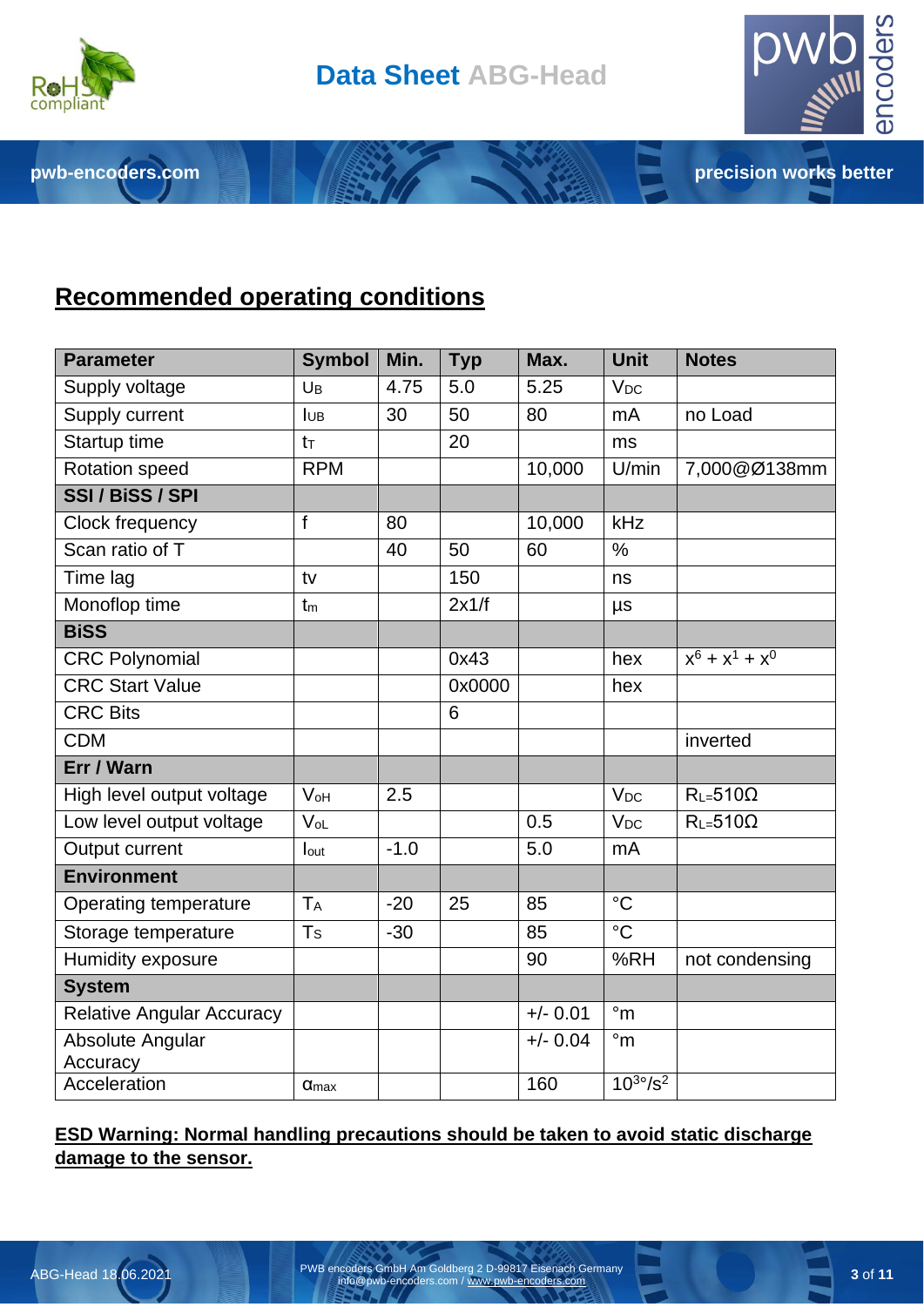

**pwb-encoders.com precision works better**



# **Pin Description**

| Pin            | <b>Signal</b><br>(BiSS) | <b>Signal</b><br>(SSI) | <b>Signal</b><br>(SPI) | <b>Cable</b><br>color |
|----------------|-------------------------|------------------------|------------------------|-----------------------|
| 1              | <b>VCC</b>              | <b>VCC</b>             | <b>VCC</b>             | Red                   |
| $\overline{2}$ | Clock+                  | Clock+                 | <b>Clock</b>           | Green                 |
| 3              | <b>GND</b>              | <b>GND</b>             | <b>GND</b>             | <b>Blue</b>           |
| $\overline{4}$ | Data-                   | Data-                  | <b>MOSI</b>            | Purple                |
| 5              | <b>NC</b>               | Warn                   | <b>NC</b>              | <b>Brown</b>          |
| 6              | Clock-                  | Clock-                 | <b>NCS</b>             | Yellow                |
| $\overline{7}$ | <b>NC</b>               | Err                    | <b>NC</b>              | Orange                |
| 8              | Data+                   | Data+                  | <b>MISO</b>            | <b>Black</b>          |



(Housing connector for customer cable: Molex 51021-0800 With terminals 50079-800)

# **Typical operating circuit (for BiSS & SSI)**



#### **PWB encoders GmbH RESTRICTED**

THIS DOCUMENT AND ANY ASSOCIATED DATA CONTAIN RESTRICTED INFORMATION THAT IS PROPERTY OF PWB encoders GmbH AND MAY NOT BE DISCLOSED OR DUPLICATED FOR OTHERS EXCEPT AS AUTHORIZED BY PWB encoders GmbH

INFORMATION CONTAINED IN THIS PUBLICATION MAY BE SUPERSEDED BY UPDATES. IT IS YOUR RESPONSIBILITY TO ENSURE THAT YOUR APPLICATION MEETS WITH YOUR SPECIFICATIONS.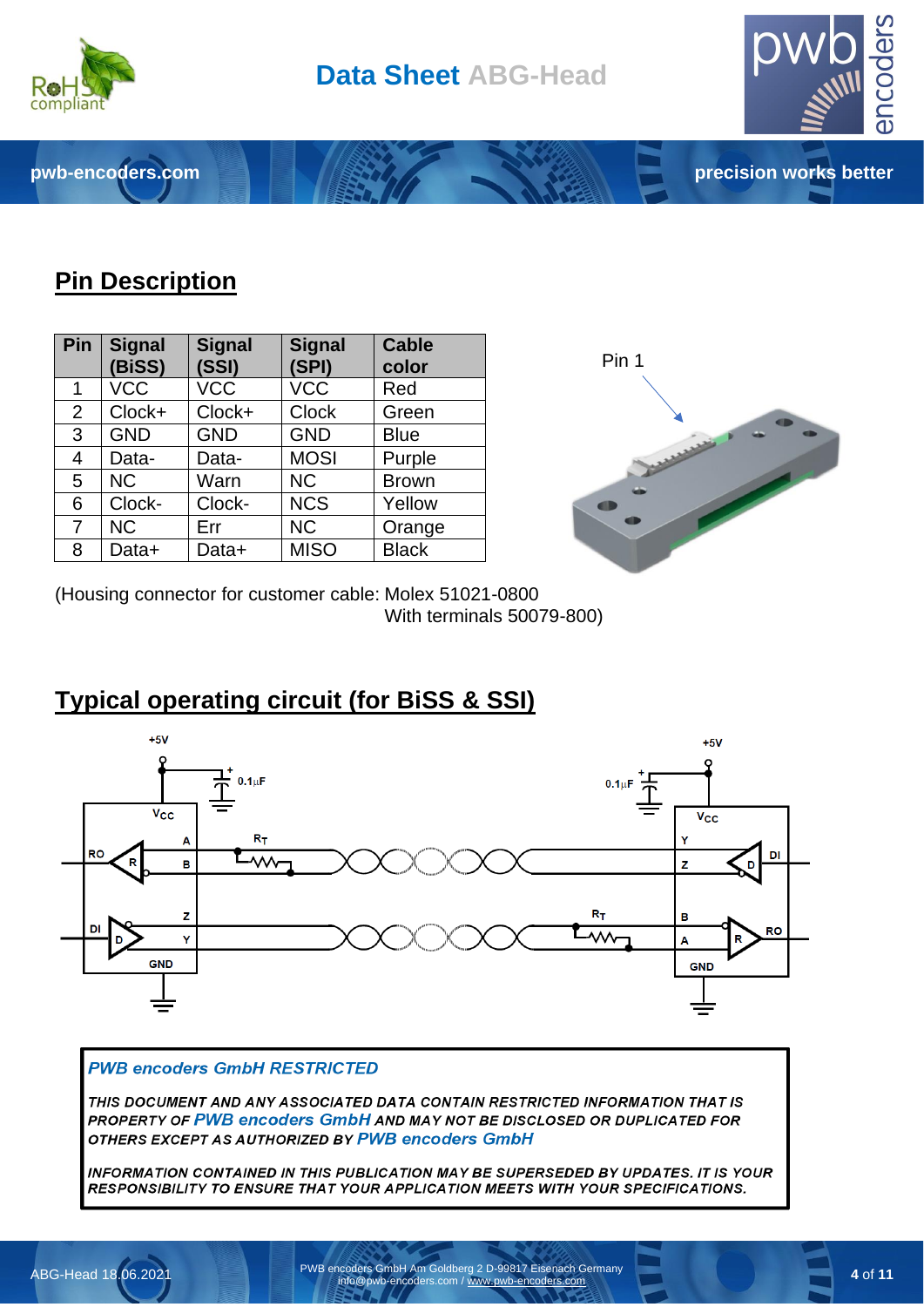

**pwb-encoders.com precision works better** 



# **Interface**



The position data decreases when the shaft rotates in the direction of clockwise.

Optionally the protocol is available with error bit (low active). Further variations on request.

The resolution is selectable between 13Bit and 18Bit.



For a detailed description of the protocol, see separate interface specification.

The standard resolution is 18Bit. The position data decreases when the shaft rotates in the direction of clockwise.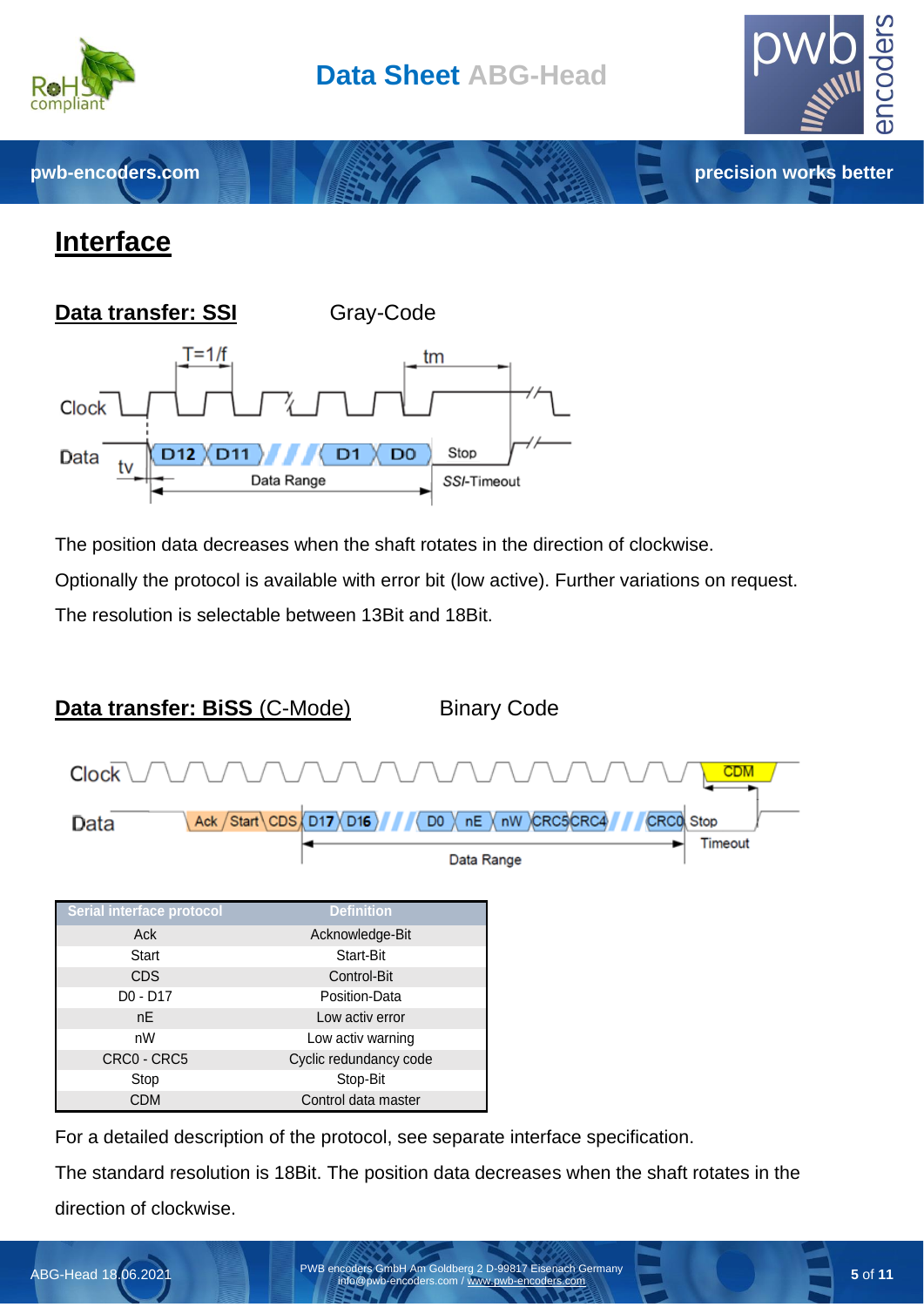

#### **Data transfer: SPI**

This interface is specially for the direct connection to the micro-controller from the customer. It is appropriately for short cable length



| <b>OPCODE</b> |                                  |  |  |  |
|---------------|----------------------------------|--|--|--|
|               | Code   Description               |  |  |  |
| 0xA6          | <b>Position Read</b>             |  |  |  |
| 0x97          | <b>Register Read</b>             |  |  |  |
| 0xAD          | <b>Read Register Status/Data</b> |  |  |  |

Table: OPCODE

The Data is sent in packages of 8 bits and with the MSB first. Each data transmission starts with the master sending an opcode to the slave.

Reading Sensor Data: The ABG-Head latches the absolute position on the first rising edge at SCLK, when NCS is at zero. Because ABG-Head can output the sensor data (SD) immediately, the master can transmit the SDAD Transmission command directly. The sensor data in SPI are byte aligned. First comes 0-4 byte multiturn depending on the resolution, second are two bytes singleturn and at last one status byte including one error bit, one warning bit and six bits sign-of-life counter.

The standard resolution is 16Bit.

The position data decreases when the shaft rotates in the direction of clockwise.

The zero position can be set free at every arbitrary position (Preset).



Figure: SPI transmission, using opcode READ REGISTER as an example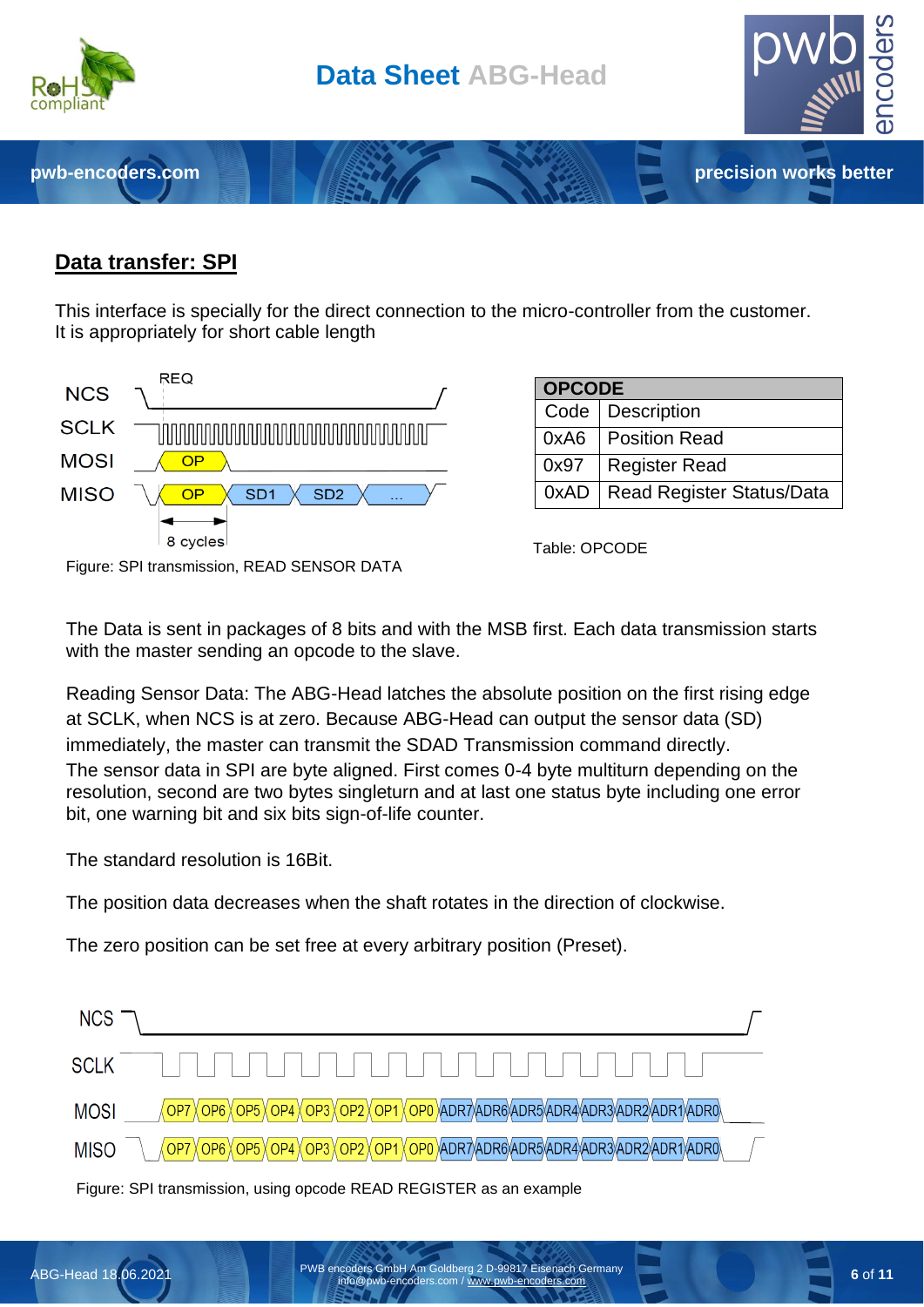



# **Mechanical Dimensions: Type 26**

10mm shaft diameter



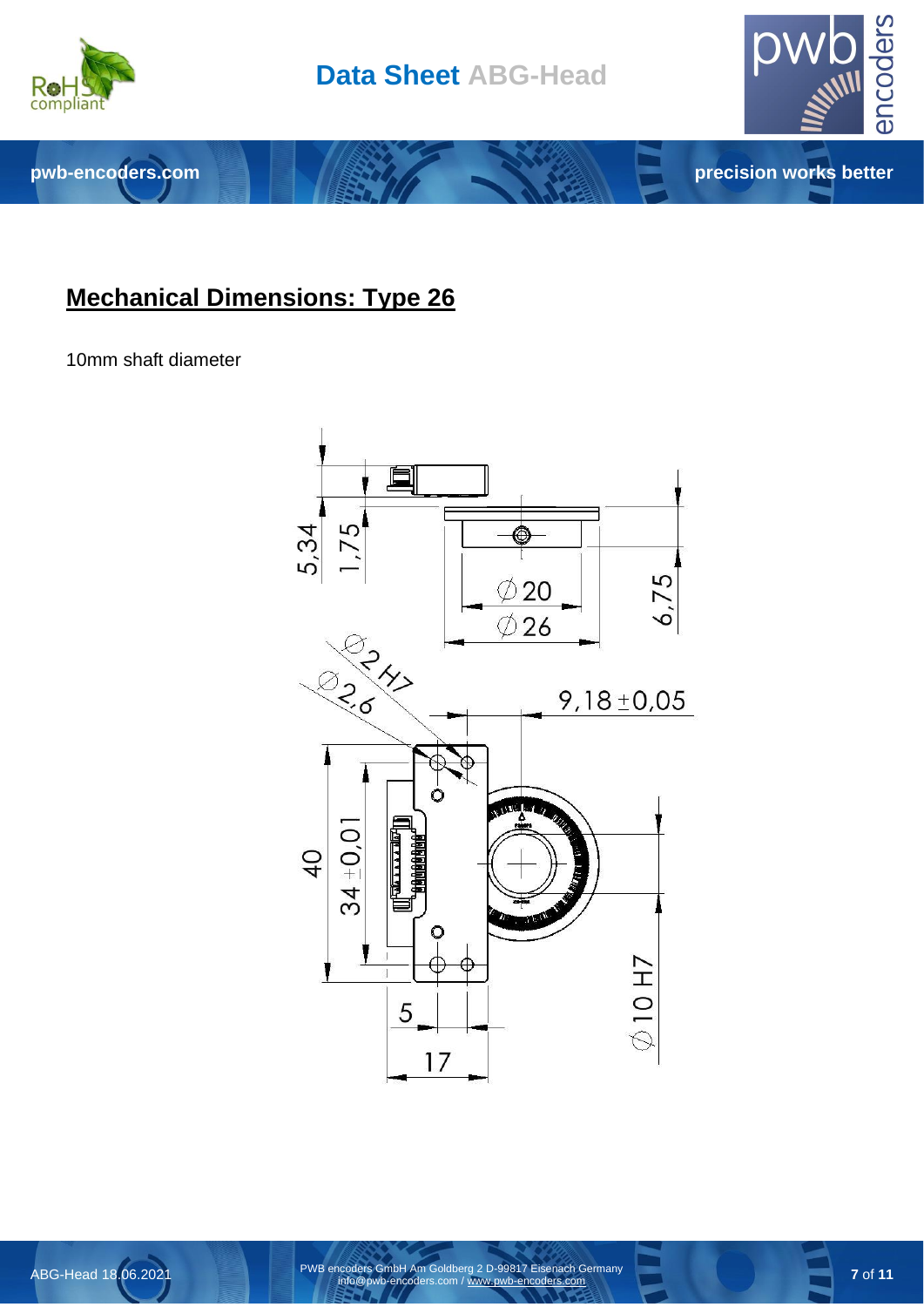



#### **Mechanical Dimensions: Type 69**

#### 30mm shaft diameter

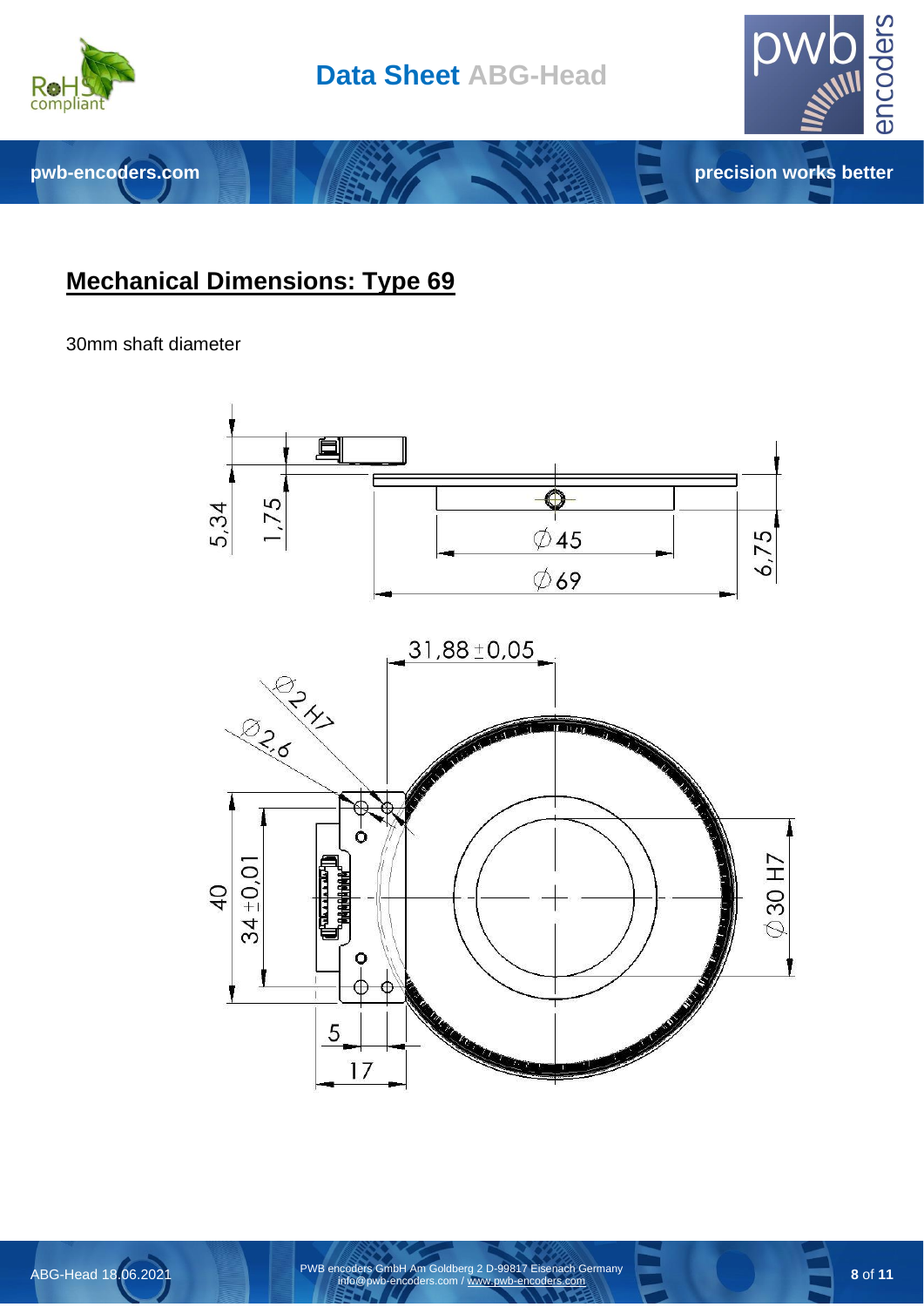

**pwb-encoders.com precision works better** 



100mm shaft diameter



encoders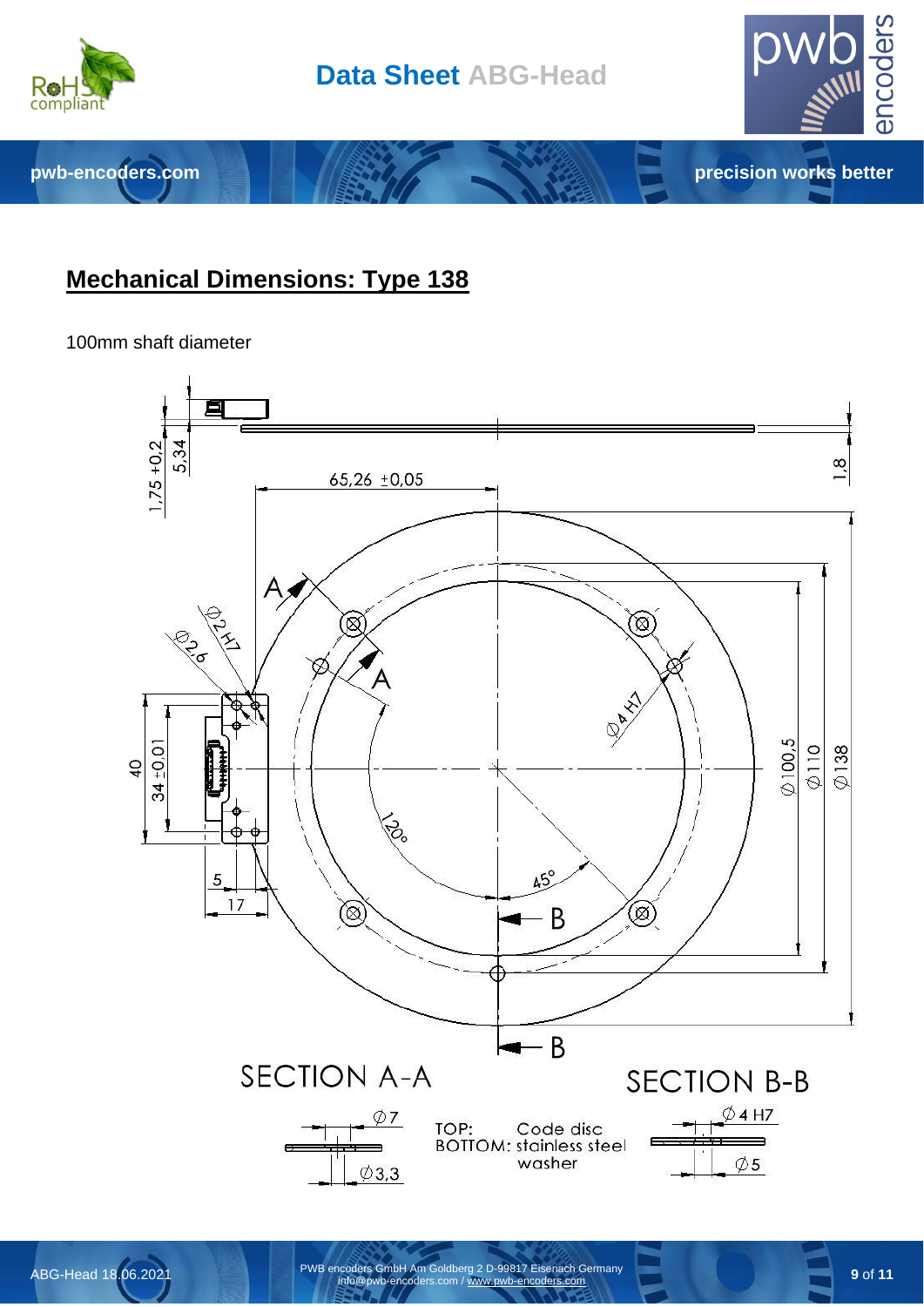

# **Ordering Information**

Ordering Code:



\*Customer specific version – feel free to ask us for special solution.

#### **Calibration is mandatory for the initial commissioning.**

Depending on the encoder interface, the corresponding programmer box is required for this. See last page under accessories.